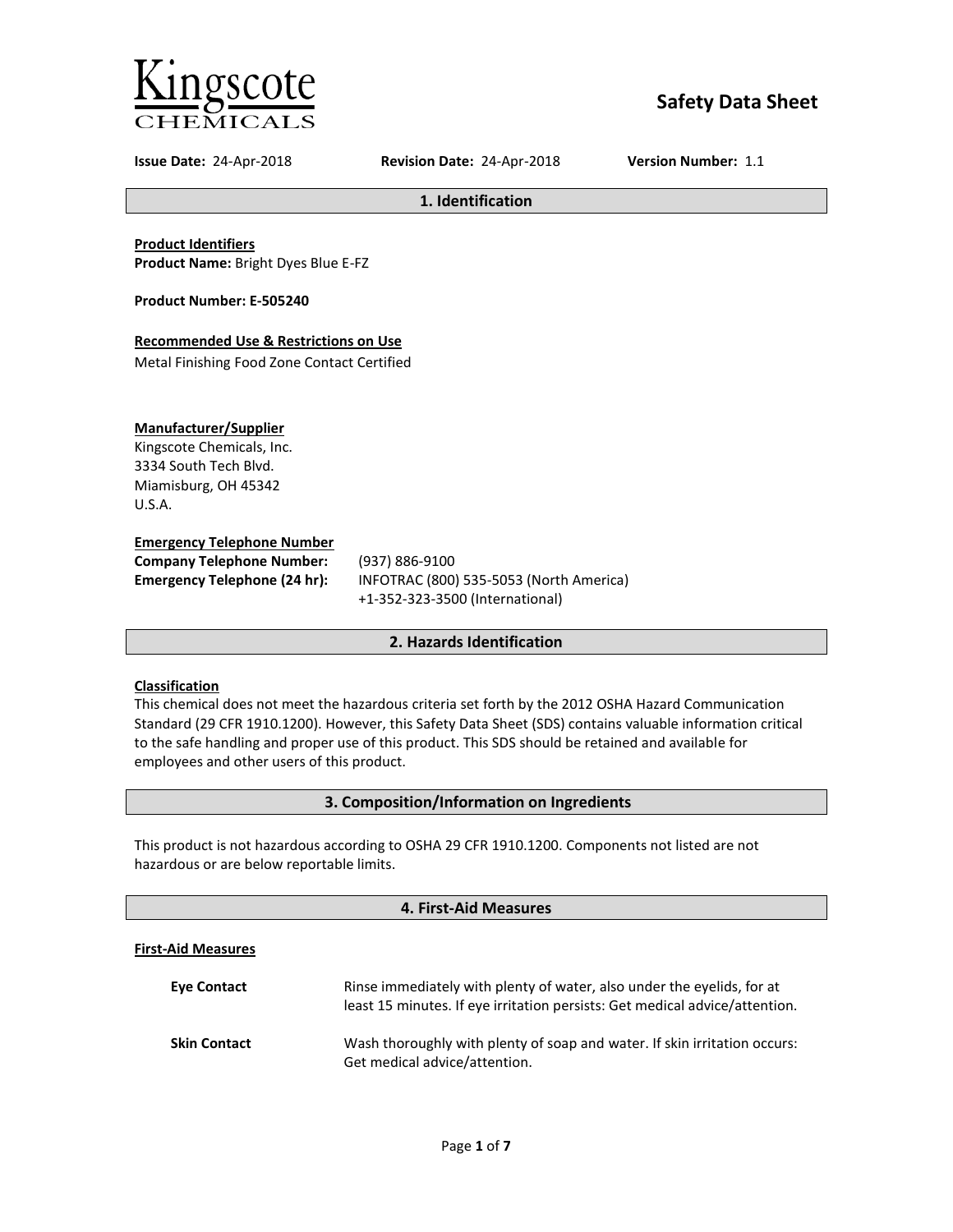| <b>Inhalation</b> | Remove to fresh air. If breathing is difficult, administer oxygen; seek<br>medical attention immediately.                                                                                             |
|-------------------|-------------------------------------------------------------------------------------------------------------------------------------------------------------------------------------------------------|
| Ingestion         | Rinse mouth. DO NOT induce vomiting. Drink plenty of water. Never give<br>anything by mouth to an unconscious person. Get medical attention if<br>large quantities were ingested or if nausea occurs. |

#### **Most Important Symptoms and Effects**

**Symptoms** Will cause staining of the skin on contact. May cause eye irritation. Inhalation of dust may cause respiratory irritation. Ingestion may cause urine to be a blue color until the dye has been washed through the system.

## **Indication of Any Immediate Medical Attention and Special Treatment Needed**

**Notes to Physician** Treat symptomatically.

## **5. Fire-Fighting Measures**

#### **Suitable Extinguishing Media**

Water spray (fog). Carbon dioxide (CO2). Dry chemical.

#### **Unsuitable Extinguishing Media**

Not determined

#### **Specific Hazards Arising from the Chemical**

Remote possibility of dust explosion. Burning may produce oxides of carbon and nitrogen (NOx).

#### **Protective Equipment and Precautions for Firefighters**

Wear self-contained breathing apparatus pressure-demand, MSHA/NIOSH (approved or equivalent) and full protective gear.

#### **6. Accidental Release Measures**

#### **Personal Precautions, Protective Equipment and Emergency Procedures**

| <b>Personal Precautions</b>      | Use personal protective equipment as recommended in Section 8.                                                    |
|----------------------------------|-------------------------------------------------------------------------------------------------------------------|
| <b>Environmental Precautions</b> | Prevent from entering into soil, ditches, sewers, waterways and/or<br>groundwater. See Section 12 and Section 13. |

#### **Methods and Material for Containment and Cleaning Up**

| <b>Methods for Containment</b> | Prevent further leakage or spillage if safe to do so.                                 |
|--------------------------------|---------------------------------------------------------------------------------------|
| <b>Methods for Cleaning Up</b> | Sweep up and collect into suitable containers for disposal. Flush area<br>with water. |

### **7. Handling and Storage**

**Precautions for Safe Handling**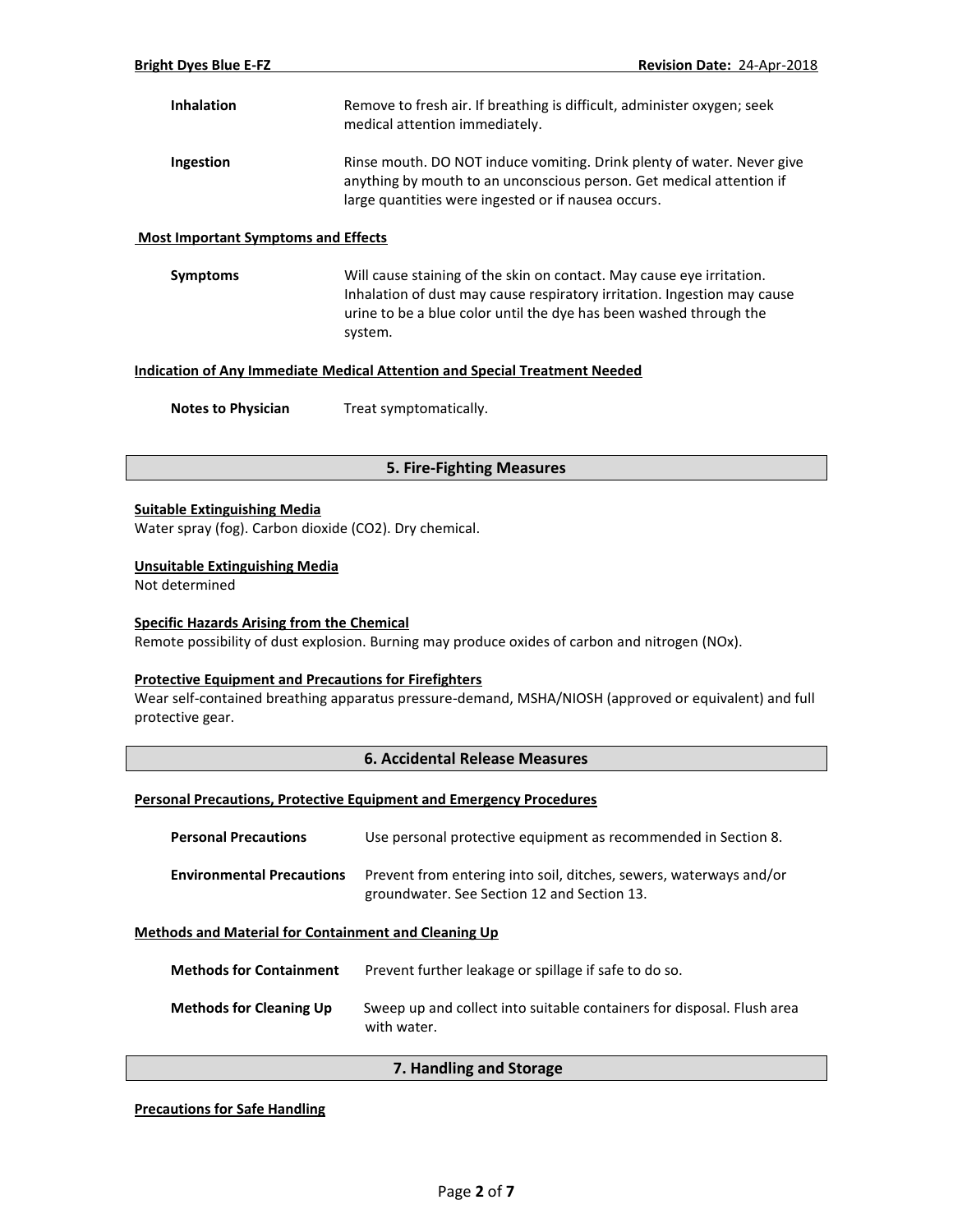| <b>Advice on Safe Handling</b>                                  | Handle in accordance with good industrial hygiene and safety<br>practices. Use personal protection recommended in Section 8. Avoid<br>contact with skin, eyes, or clothing. Avoid breathing dusts.<br>Contaminated clothing should not be allowed out of the workplace. |
|-----------------------------------------------------------------|-------------------------------------------------------------------------------------------------------------------------------------------------------------------------------------------------------------------------------------------------------------------------|
| <b>Conditions for Safe Storage, Including Incompatibilities</b> |                                                                                                                                                                                                                                                                         |
| <b>Storage Conditions</b>                                       | Keep container tightly closed and store in a cool, dry, and well-<br>ventilated area. Store away from heat, sparks, open flame or any<br>other ignition source.                                                                                                         |
| <b>Incompatible Materials</b>                                   | None known based on information supplied.                                                                                                                                                                                                                               |

## **8. Exposure Controls / Personal Protection**

## **Exposure Guidelines**

This product, as supplied, does not contain any hazardous materials with occupational exposure limits established by the region specific regulatory bodies.

### **Engineering Controls**

Ensure adequate ventilation, especially in confined areas. Eyewash stations. Showers.

## **Individual Protection Measures, Such as Personal Protective Equipment:**

| <b>Eve/Face Protection</b>        | Avoid contact with eyes.                                                |
|-----------------------------------|-------------------------------------------------------------------------|
| <b>Skin &amp; Body Protection</b> | Rubber gloves. Suitable protective clothing.                            |
| <b>Respiratory Protection</b>     | Use NIOSH-approved dust mask if dusty conditions exist.                 |
| <b>Hygiene Measures</b>           | Handle in accordance with good industrial hygiene and safety practices. |

### **9. Physical and Chemical Properties**

## **Information on Basic Physical and Chemical Properties**

| <b>Physical State</b>            | Solid                                                           | Odor                  | None apparent  |
|----------------------------------|-----------------------------------------------------------------|-----------------------|----------------|
| Appearance                       | <b>Blue Powder</b>                                              | <b>Odor Threshold</b> | Not determined |
| Color                            | Blue                                                            |                       |                |
|                                  |                                                                 |                       |                |
| Property                         | Values                                                          |                       |                |
| pH                               | Not applicable                                                  |                       |                |
| <b>Melting/Freezing Point</b>    | Not applicable                                                  |                       |                |
| <b>Boiling Point/Range</b>       | Not applicable                                                  |                       |                |
| <b>Flash Point</b>               | Not applicable                                                  |                       |                |
| <b>Evaporation Rate</b>          | Not applicable                                                  |                       |                |
| Flammability (solid, gas)        | Not flammable                                                   |                       |                |
| <b>Upper Flammability Limits</b> | Not applicable                                                  |                       |                |
| <b>Lower Flammability Limits</b> | Not applicable                                                  |                       |                |
| <b>Vapor Pressure</b>            | Not applicable                                                  |                       |                |
| <b>Vapor Density</b>             | Not applicable                                                  |                       |                |
| <b>Relative Density</b>          | Not applicable                                                  |                       |                |
| <b>Specific Gravity</b>          | Not applicable                                                  |                       |                |
| Solubility                       | Highly soluble in water with small amounts of insoluble residue |                       |                |
| <b>Partition Coefficient</b>     | Not determined                                                  |                       |                |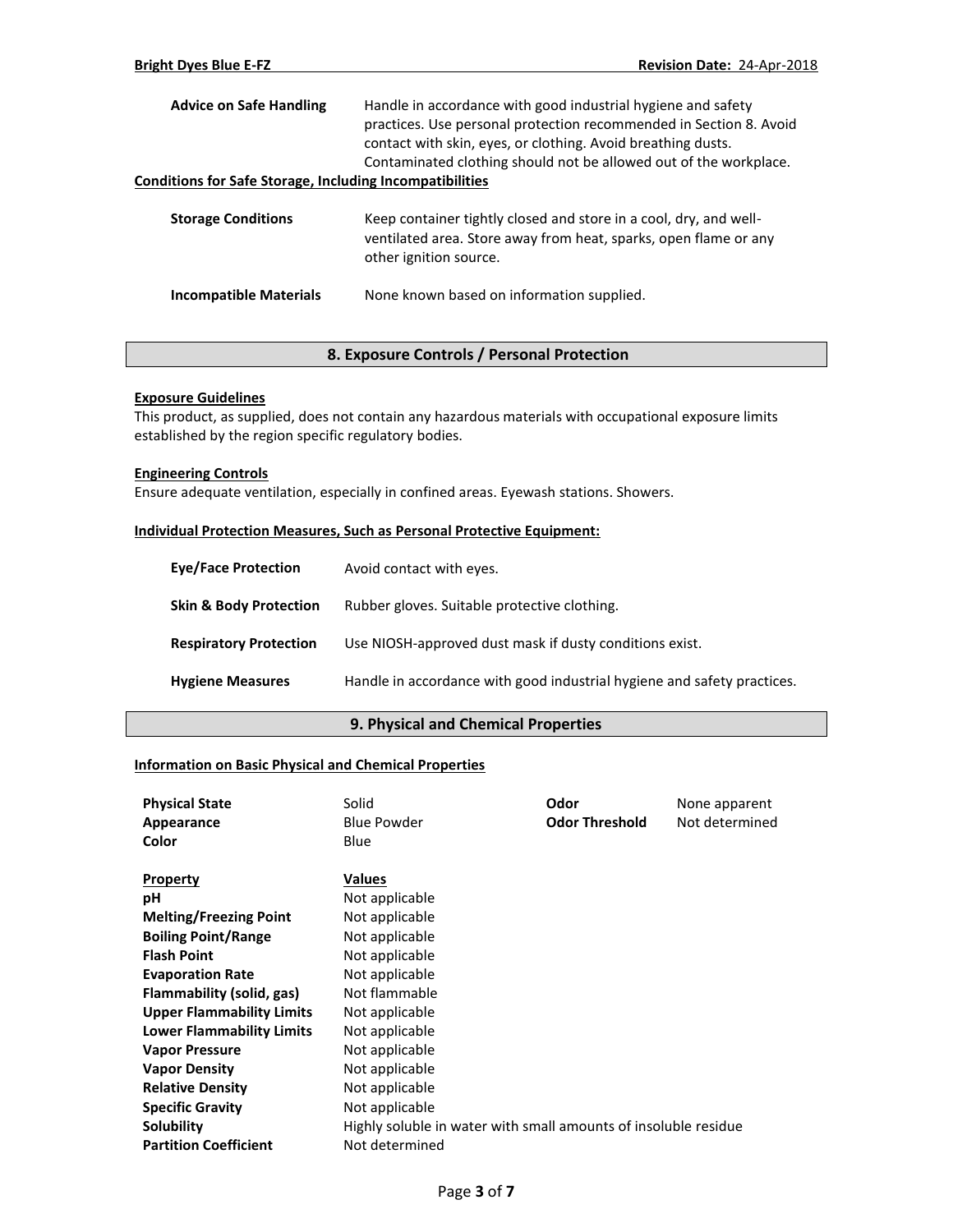| <b>Auto-ignition Temperature</b> | Not determined |
|----------------------------------|----------------|
| <b>Decomposition</b>             | Not determined |
| <b>Temperature</b>               |                |
| <b>Viscosity</b>                 | Not determined |

## **10. Stability and Reactivity**

#### **Reactivity**

Not reactive under normal conditions.

#### **Chemical Stability**

Stable under recommended storage conditions.

#### **Possibility of Hazardous Reactions**

None under normal processing.

## **Conditions to Avoid**

Keep separated from incompatible substances. Keep out of reach of children.

#### **Incompatible Materials**

None known based on information supplised.

#### **Hazardous Decomposition Products**

Oxides of carbon and nitrogen (NOx).

#### **11: Toxicological Information**

### **Information on Likely Routes of Exposure**

| <b>Inhalation</b>   | Avoid inhalation of dust.            |
|---------------------|--------------------------------------|
| Ingestion           | Do not ingest.                       |
| <b>Skin Contact</b> | May cause an allergic skin reaction. |
| <b>Eye Contact</b>  | Avoid contact with eyes.             |

## **Delayed, Immediate, and Chronic Effects from Short- and Long-Term Exposure**

May cause an allergic skin reaction.

#### **Numerical Measures of Toxicity**

Not determined

#### **Symptoms Associated with Exposure**

See Section 4 of this SDS for symptoms.

#### **Carcinogenicity**

| <b>NTP</b> | None |
|------------|------|
|            |      |

**IARC** None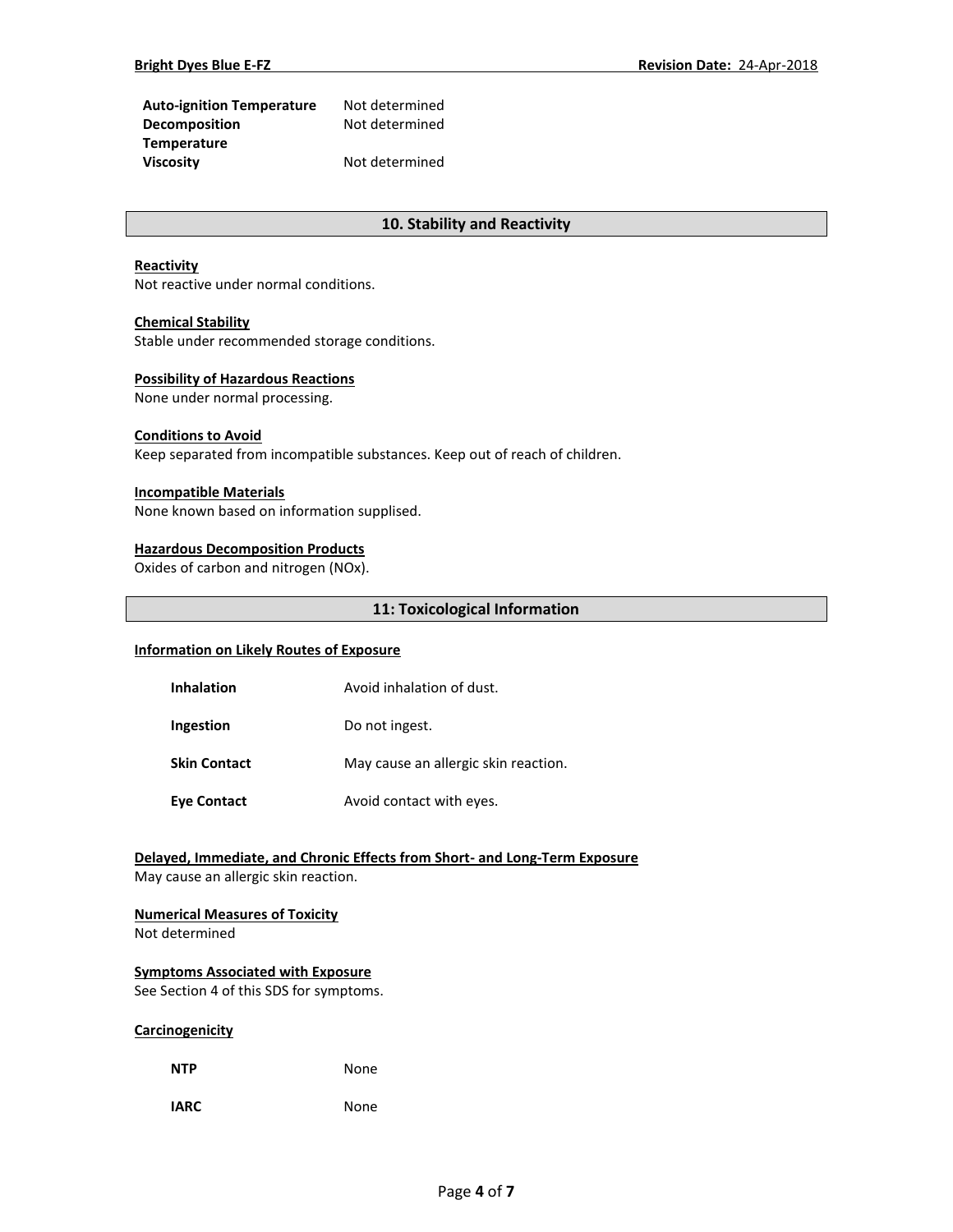**OSHA** None

## **12. Ecological Information**

#### **Ecotoxicity**

This product is not classified as environmentally hazardous. However, this does not exclude the possibility that large or frequent spills can have a harmful or damaging effect on the environment.

## **Component Information**

Not available

**Persistence/Degradability**

This product is biodegradable.

### **Bioaccumulation**

Not determined

## **Mobility**

Not determined

## **Other Adverse Effects**

Not determined

## **13. Disposal Considerations**

## **Waste Disposal Methods**

Dispose of in accordance with federal, state, and local regulations.

#### **Contaminated Packaging**

Do not re-use empty containers.Dispose of containers in accordance with federal, state, and local regulations.

## **14. Transport Information**

#### **Note**

See current shipping paper for most up-to-date shipping information, including exemptions and special circumstances.

| <b>DOT</b>  | Not regulated |
|-------------|---------------|
| IATA        | Not regulated |
| <b>OMDG</b> | Not regulated |

## **15: Regulatory Information**

### **International Inventories**

Not determined